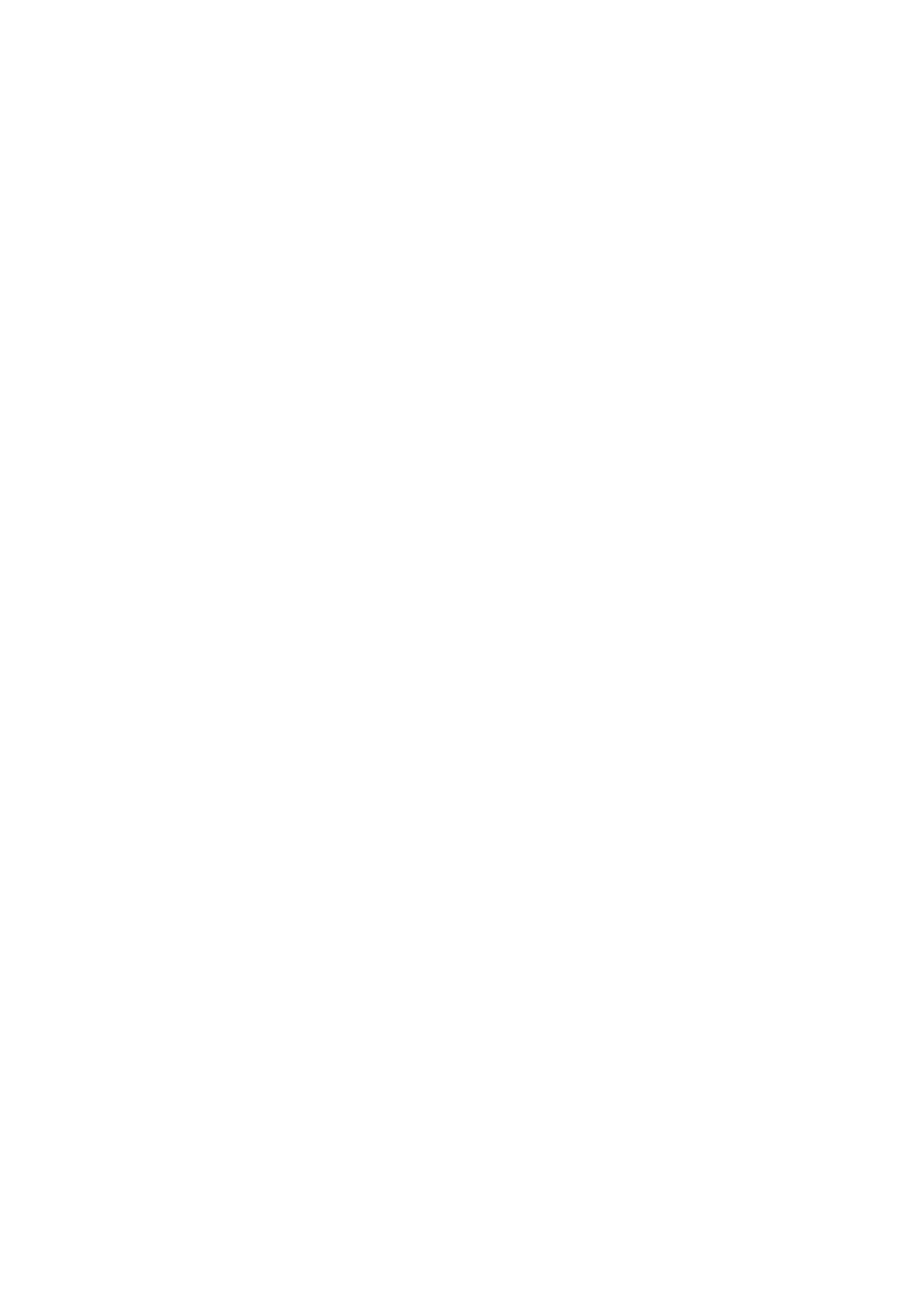#### **1. Introduction**

As a thematic volume, the focus of the article included is not the enumeration of information related to water, but the analysis of the theme you choose.

The objective of this volume is to expand the boundary or interface of water centering on Sustainable Development Goals (SDGs) 6, Clean Water and Sanitation. Through SDG6, how to achieve SDG11, Sustainable Cities and Communities, with intangible cultural heritage, how SDG6 and SDG2, Zero Hunger can be related, or how SDG17, Partnerships for the Goals, will be reflected to achieve SDG6 could be questioned in this book by discovering good practices and shared experiences. The volume aims to build new and strengthen scholar-field networks in the pursuit of humanity's sustainable development.

#### **2. Contents of the Manuscript**

There is no strict writing format. The author can freely address the idea with water-related ICH and science perspective. However, it is recommended to follow the brief guidelines suggested below.

| <b>Structure</b>             | Content                                                                                                                           | <b>Note</b>                   |  |
|------------------------------|-----------------------------------------------------------------------------------------------------------------------------------|-------------------------------|--|
| <b>Introduction</b>          | General introduction                                                                                                              |                               |  |
| <b>Body</b>                  | There is no fixed format. However, detailed<br>٠<br>information and clear explanation about a chosen<br>theme should be included. | Word Length<br>3,500 to 4,000 |  |
| Conclusion                   | Summarize the content of the main body and<br>٠<br>highlight the main argument                                                    |                               |  |
| <b>Bibliography</b>          | Reference list (Chicago Manual Style)<br>٠                                                                                        |                               |  |
| Author<br><b>Information</b> | Brief biography<br>٠                                                                                                              | Optional                      |  |

 The manuscript structure (bold in the chart), which is a typical essay format, is not changeable. Using those words as headings in the manuscript is not required.

#### **3. Text Format**

During the writing process, writers must submit their work using the text format below:

Document S/W: Microsoft Word

 $\checkmark$  Open a blank Word document and apply the default settings and styles.

Font: Times New Roman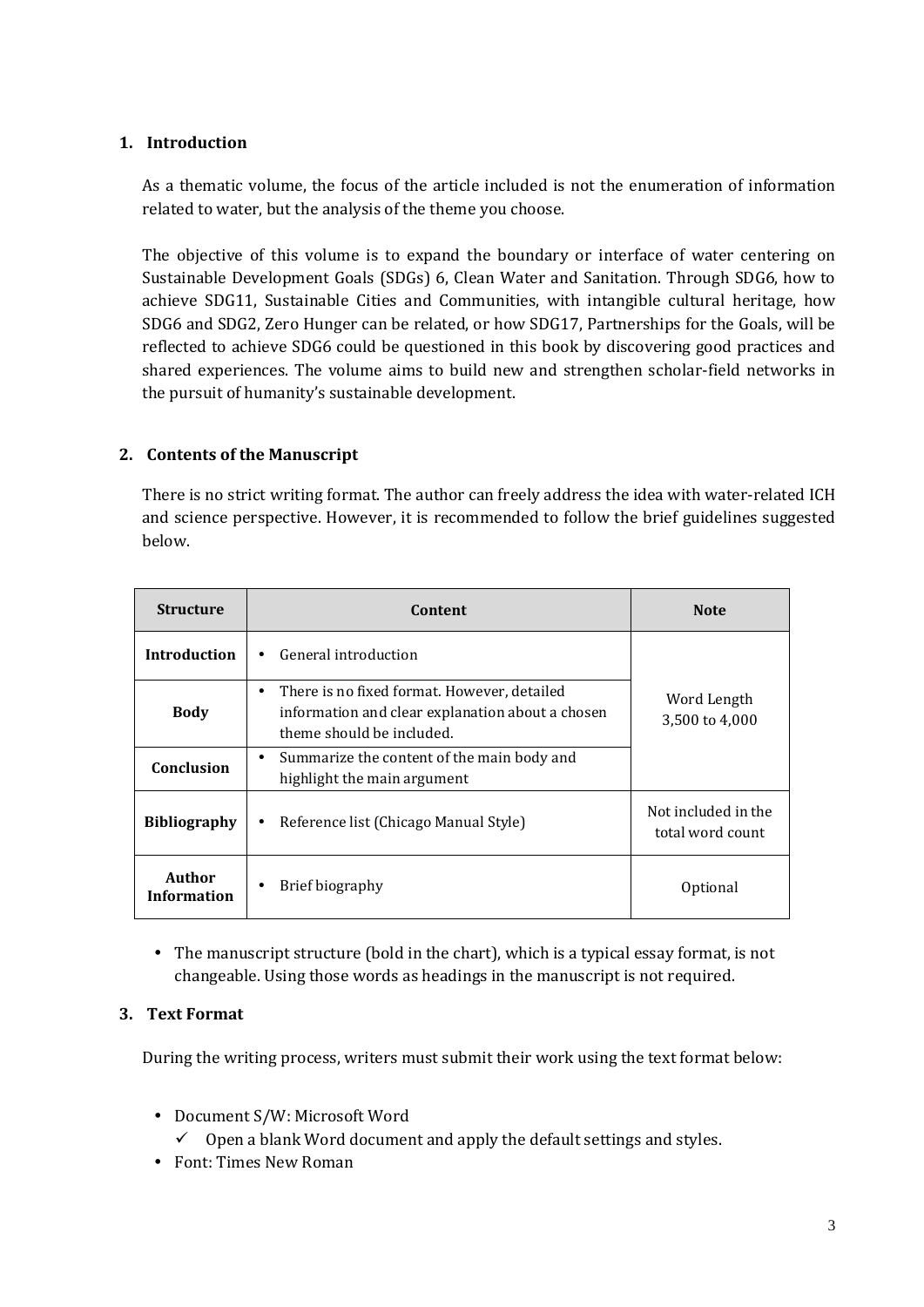- $\checkmark$  Italics should be used for emphasized words or phrases in running text, but do not format entire paragraphs in italics.
- $\checkmark$  Bold formatting should only be used for headings.
- Font Size**:** 12
- Length: 3,500-4,000 words (max. 5,000 words), Single-spaced
- Reference: Chicago Manual Style

#### **4. Description Method**

Please bear in mind that this project targets the not only experts but also general public as a whole. The contents should be interesting as well as informative. We encourage the writing to have the following attributes.

- Practical and informative without exaggeration
- Reader friendly
- Preferably from the perspective of the ICH bearer, community elders to scholars
- An analytical commentary combined with a narrative

#### **5. Language**

*American English* should be used for the consistence of the whole manuscript. Please check for the consistent spelling of names, terms, and abbreviations, including all the captions of tables and figures before the final submission.

Where vernacular language is used in the paper, an English translation has to be followed with parenthesis.

e.g. 한글 (Hangeul, Korean Language), La fête de la Musique (Music Festival)

#### **6. Visual Materials**

Materials (graphs, photos, drawings, etc.) graphically representing the following items should be submitted no later than 31 July 2022 with the revised final manuscript and list of graphic materials in the form (see the Annex 2 of this file).

- Field pictures
- Personal photos of holder, bearer
- Maps, or Scenery pictures
- Visual artistic representation
- Others visual or pictorial materials relating to the projects

The materials should be submitted according to the technical specifications listed below:

- Format: TIF, JPEG, PNG
- Resolution: over 300dpi (minimal)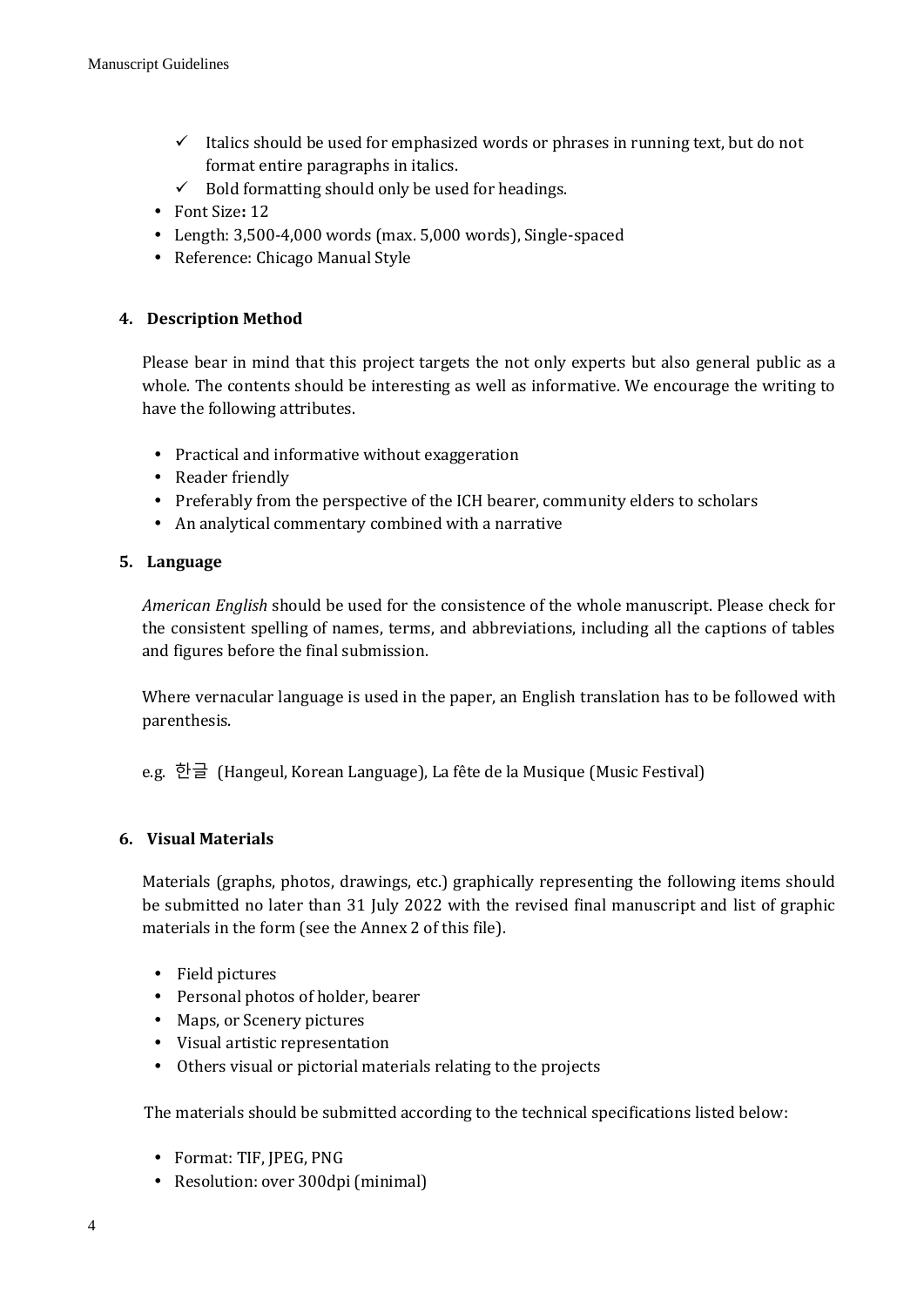- Size: (larger is better)
- Color: CMYK

While the above specifications are the most preferable, other formats can be submitted to the secretariat. However, the secretariat will have the final decision on whether the materials can be used. If the submitted graphic materials cannot be used, there will be a request to submit alternative or revised materials.

Please submit at least five photographs for the article. We highly recommend that you submit as many photographs as possible though. All photographs should be provided with captions as well as the copyright holder and the year of the copyright.

Please put the charts onto the article with clear captions and numbers, and specify the locations and captions of the graphic materials on the manuscript.

For the submission, considering the size of the files, google drive or other sharing platforms such as WeTransfer are preferred.

#### **7. Copyright**

#### *Visual Materials*

All materials must be accompanied either by a non-exclusive cession of rights document granting permission for use in any format (see the Annex 3 of this file). If any, please indicate conditions to be respected in terms of images solicited from the third party. Ensure all third party permissions have been obtained.

#### *Manuscripts*

The writing team (or the authors) should take charge of supervising the contents. Quality control including plagiarism should also be dealt by authors. The book will be published at the end of this year, and it will not represent the views of ICHCAP and/or i-WSSM.

#### **8. Timeline**

Please bear the timeline in mind and submit the final paper in time.

| No. | Items                               | Deadline                                   |  |
|-----|-------------------------------------|--------------------------------------------|--|
|     | <b>Call for Papers</b>              | 23 March - 11 June 2022                    |  |
| 2   | Submit the application & full paper | 11 June 2022                               |  |
| 3   | Notify the selected authors         | 11 July 2022                               |  |
| 4   | Submit the revised paper            | 31 July 2022                               |  |
|     | Submit Photographs, Figures, etc.   | 31 July 2022                               |  |
| 6   | Transfer the honorarium             | Within 2 months after the final submission |  |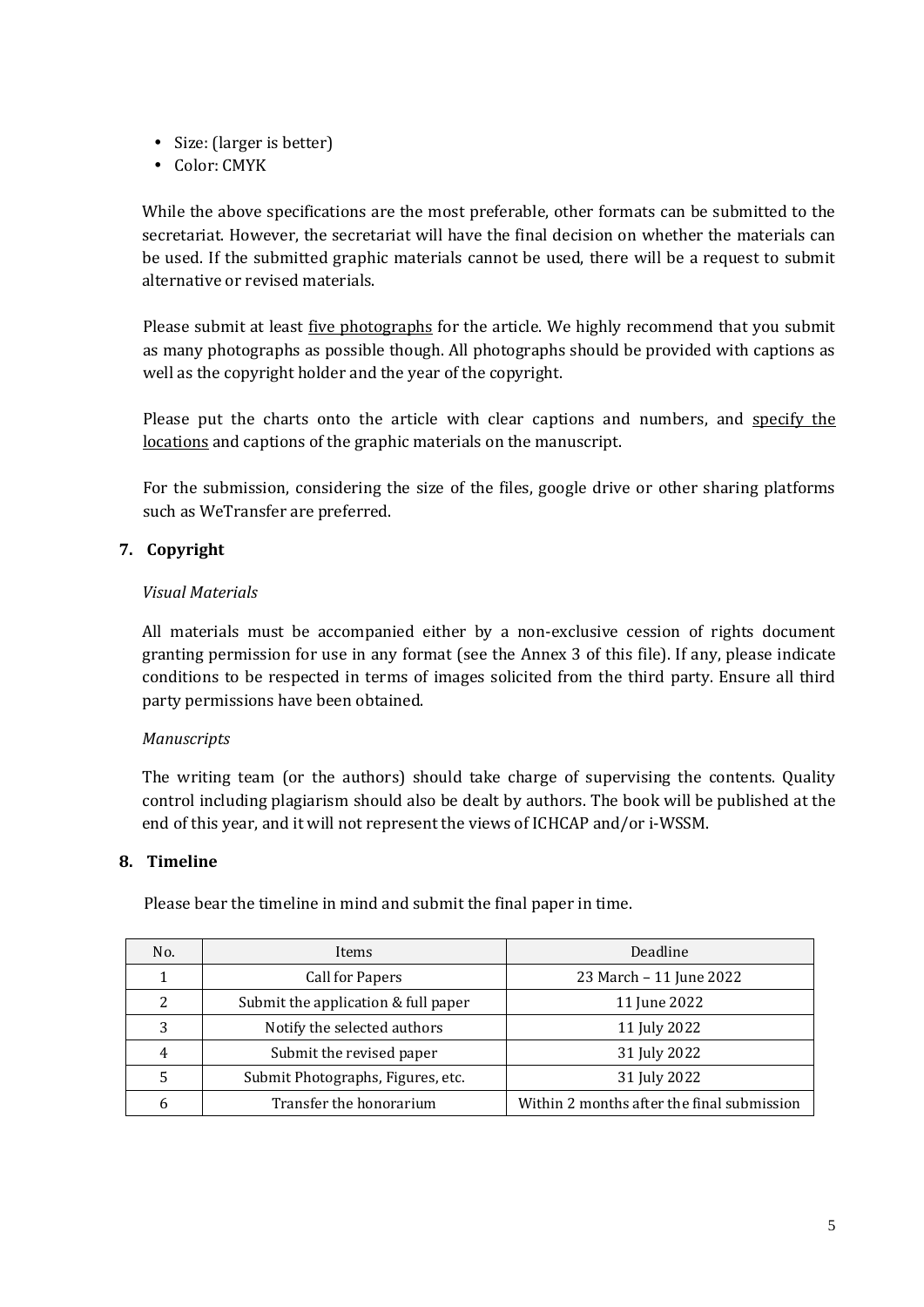#### **9. Final Check and Submission**

Please see the check list before the final submission (see the Annex 1 of this file). Ensure the manuscript should be complete and final. Also, please double check you have kept to the length stated above.

Submit your completed manuscript with the files below to the secretariat

- Original text files (Word format) and the figure files with original format
- A PDF file of the manuscript and figure files. Especially if the text and the figures contain special characters or unusual fonts, please check the PDF to ensure that text appears as it should

#### **10. Contact Information**

For more information or inquiries, please contact the following persons:

- Person in Charge: Jinyoung Seo, Programme Specialist (ICHCAP) Dahae Park, Programme Specialist (i-WSSM)
- Contact Info: [livingheritageseries@gmail.com](mailto:livingheritageseries@gmail.com)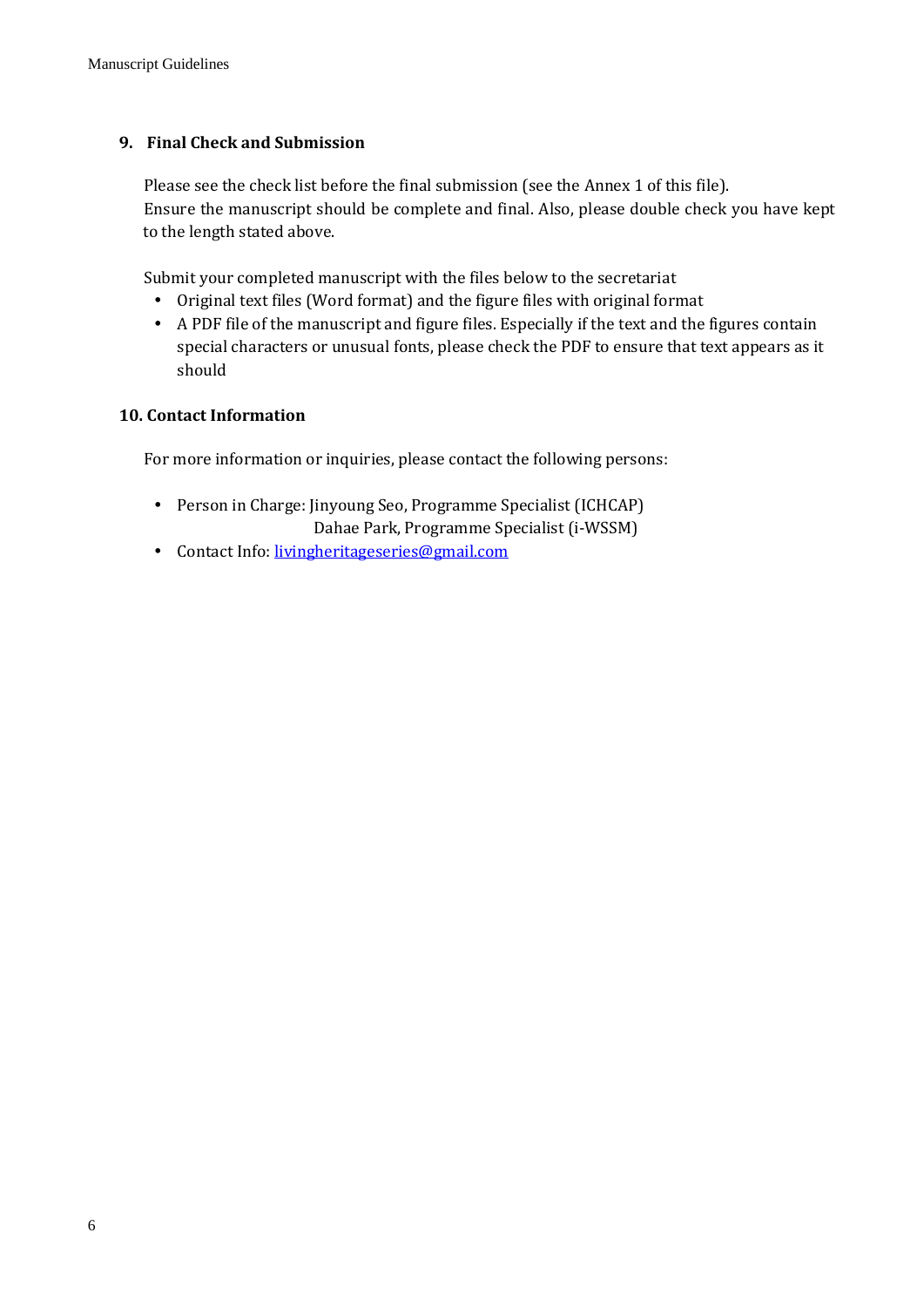## **[Annex 1] Manuscript Submission Check List**

|                                  | List                                                                                                                                                                                                                                                                                                    | Check |
|----------------------------------|---------------------------------------------------------------------------------------------------------------------------------------------------------------------------------------------------------------------------------------------------------------------------------------------------------|-------|
| Author                           | All author names included<br>$\bullet$<br>(Email address, Biography and other information are optional)<br>$\bullet$                                                                                                                                                                                    |       |
| Text                             | Headings and the body texts consistently styled<br>$\bullet$<br>No heading levels skipped<br>٠                                                                                                                                                                                                          |       |
| Reference                        | Reference list included at the end of the paper<br>$\bullet$<br>Citations in body text agree with reference list<br>٠<br>Reference list style follows Chicago Manual Style<br>$\bullet$                                                                                                                 |       |
| Electronic<br>Manuscript         | Prepare Microsoft Word document and PDF file of the manuscript with<br>$\bullet$<br>all fonts embedded<br>Photographs saved separate files in the specific format suggested in<br>٠<br>the guideline                                                                                                    |       |
|                                  | The below should be submitted separately from the manuscript                                                                                                                                                                                                                                            |       |
| <b>Visual Materials</b>          | At least five photographs separately submitted<br>$\bullet$<br>All the photographs meet the specifications suggested in the guidelines<br>$\bullet$<br>listed in Annex 2<br>State captions and copyrights of the photographs in the body text<br>$\bullet$<br>Attach the cession of rights<br>$\bullet$ |       |
| Figures<br>(table, graphs, etc.) | Consecutively numbered within the paper<br>Save each figures separately in the original file format                                                                                                                                                                                                     |       |

We recommend to go through this check list before the final submission.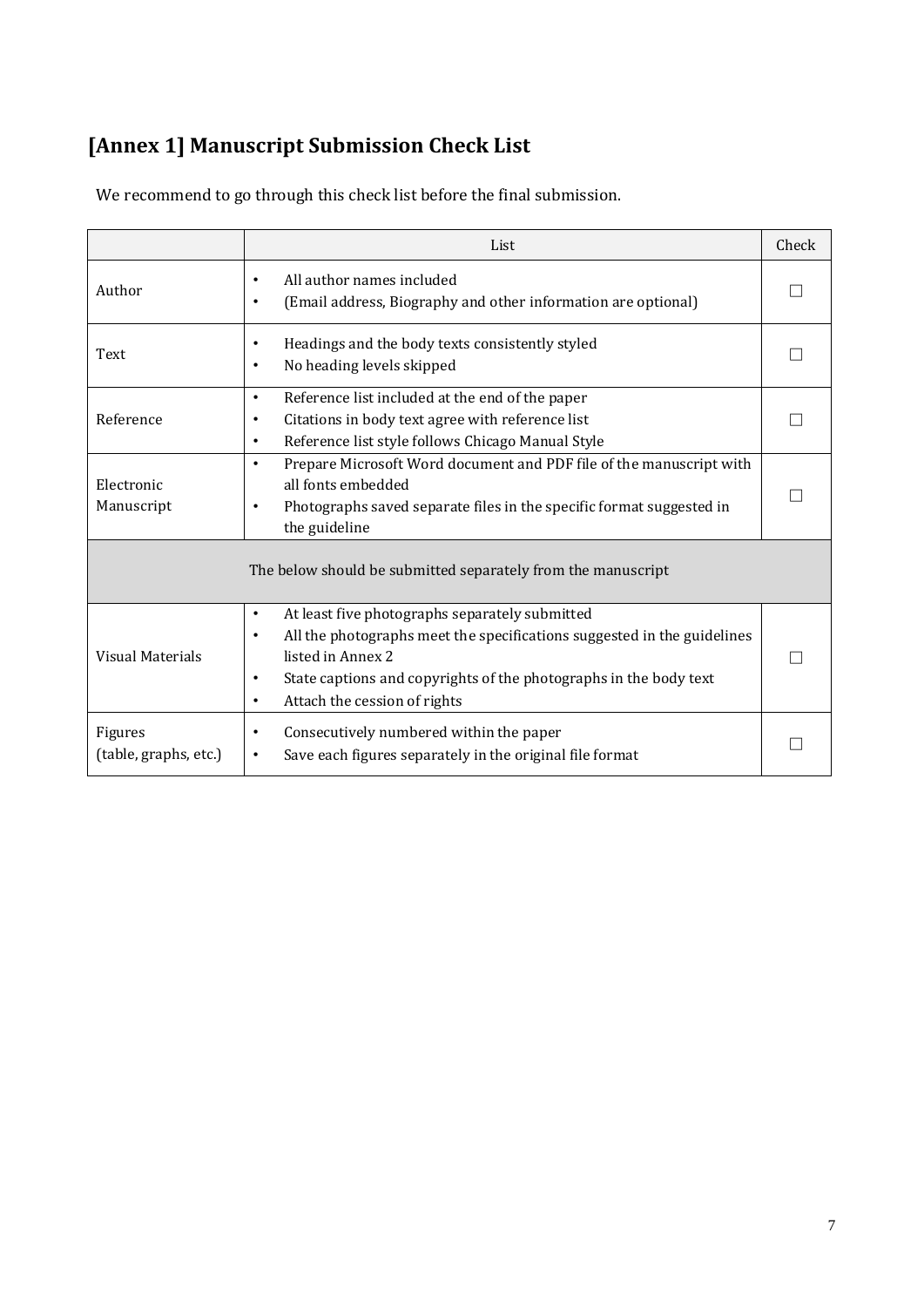## **[Annex 2] List of Visual Materials**

Please fill in the table and submit it to the secretariat with the materials.

| $\rm No.$ | ${\sf Captain}$ | Year | $\operatorname{Copyright}$ | Cession of rights doc. |
|-----------|-----------------|------|----------------------------|------------------------|
|           |                 |      |                            |                        |
|           |                 |      |                            | $\bullet$              |
|           |                 |      |                            |                        |
|           |                 |      |                            |                        |
|           |                 |      |                            |                        |
|           |                 |      |                            |                        |
|           |                 |      |                            |                        |
|           |                 |      |                            |                        |
|           |                 |      |                            |                        |
|           |                 |      |                            |                        |
|           |                 |      |                            |                        |
|           |                 |      |                            |                        |
|           |                 |      |                            |                        |
|           |                 |      |                            |                        |
|           |                 |      |                            |                        |
|           |                 |      |                            |                        |
|           |                 |      |                            |                        |
|           |                 |      |                            |                        |
|           |                 |      |                            |                        |